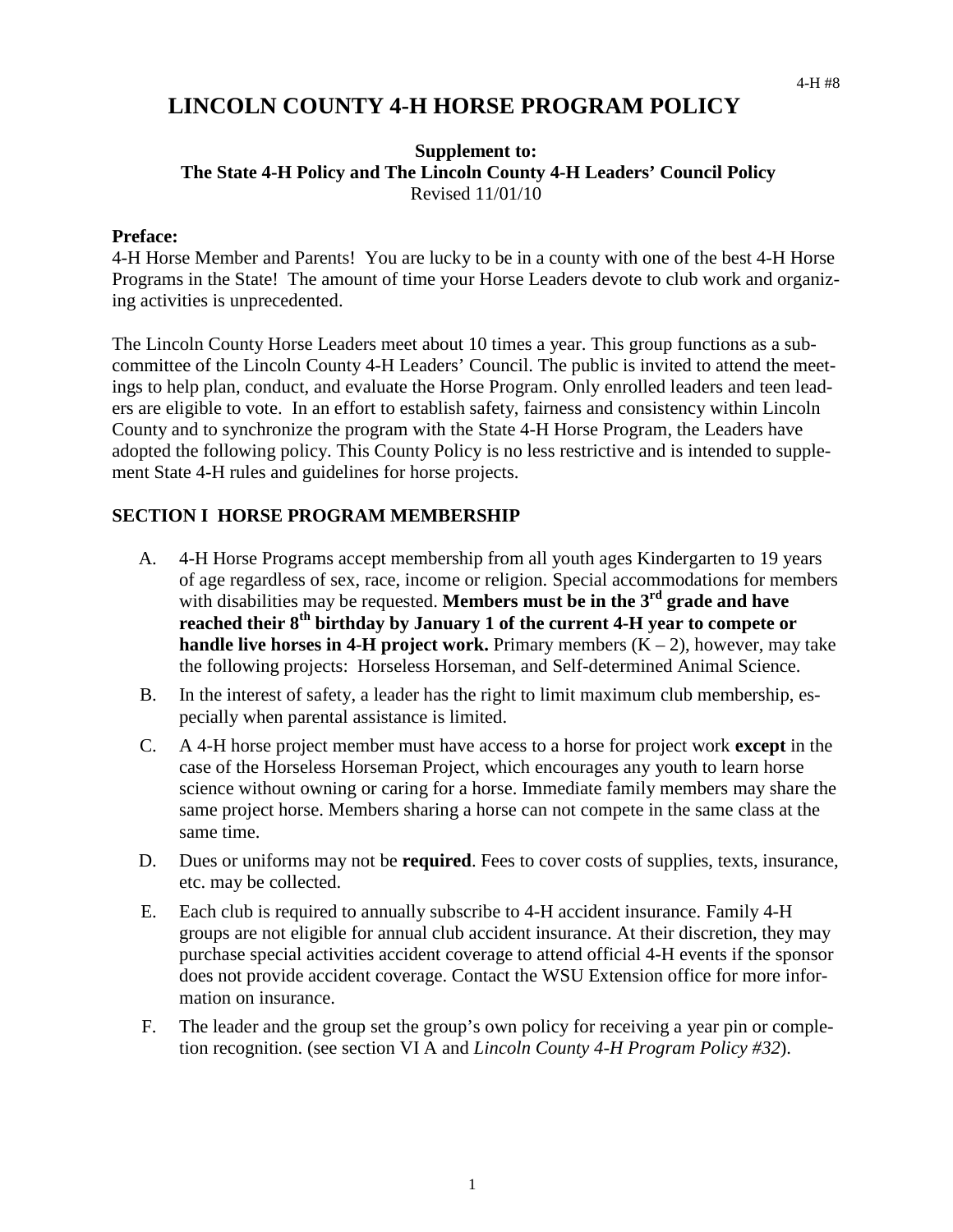- G. To be eligible for competition, member and corresponding leader must be officially enrolled in Horse Projects listed in EM2778, *4-H Projects and Publications.* A Family 4-H member must be enrolled in a listed Horse Project. A family 4-H parent may be officially enrolled as a 4-H Horse Leader only if certified through Lincoln-Adams 4-H training.
- H. Each horse used for 4-H project work may be owned or leased by member or members and must be under the member's care 90 days prior to the qualifying show(s) or county fair. A photo ID add sheet of the member's 4-H horse project, in addition to a parental release, in order to participate in county events must be postmarked by April  $1^{st}$ . The State Qualifying Committee reserves the right to require an earlier deadline for members intending to qualify for State Fair competition. (See Section IV, A, 6 - 7).
- I. Members simultaneously enrolled in 4-H and FFA must have separate projects or animals for each program during the same calendar year. The program year is October 1 to September 30. For example a member may carry a horse project for FFA and 4-H as long as he or she uses a different animal and project for each program. See *"Memorandum of Understanding between Agriculture Education Washington FFA Association and WSU Extension 4-H Youth Development Program"* (copies available from extension office.)
- J. Members who access a horse from outside family ownership are responsible for developing individual lease arrangements and understanding of liability with owner.
- K. Transportation arrangements for member and member's horse to all club, county, area, and state events; are entirely the responsibility of the 4-Her's family. Volunteer 4-H leaders are discouraged from transporting members' horses.
- L. County 4-H horse activities rely on adult and teen volunteers willing to plan and conduct the events. Enrolled horse program volunteers, parents of family 4-H members and Sr. 4-H members are encouraged to assist with the planning or management of horse activities.

# **SECTION II PHILOSOPHY OF HORSE 4-H**

The 4-H Horse Program's purpose is to provide experiential learning for any youth in life skills, equine sciences, and in club or community work. The club is the "heart of the school"; the leaders, the "superintendents of schooling"; and the texts, support, and leader training are provided by W.S.U. Extension. Jointly, the leaders of the Lincoln County Horse Program plan, conduct, and evaluate County educational activities for all horse members in cooperation with the local WSU Extension Office.

**4-H is not in the business of sponsoring horse shows, rodeos, gymkhanas or any other contest for the sake of competition. There are open events available if a youth is pursuing that end.** We recognize that there are some practices in the open show world that might misrepresent the horse and/or rider. 4-H members and volunteers are expected to abide by the *Lincoln County 4-H Horse Program Commitment to Excellence*. 4-H is in the business of building and modeling ethical character as outlined specifically in the National Show Ring Code of Ethics.

4-H competitions use the Danish System of evaluation. Participants' efforts or exhibits are judged against a standard. Individuals are not to be compared against each other to determine ranking.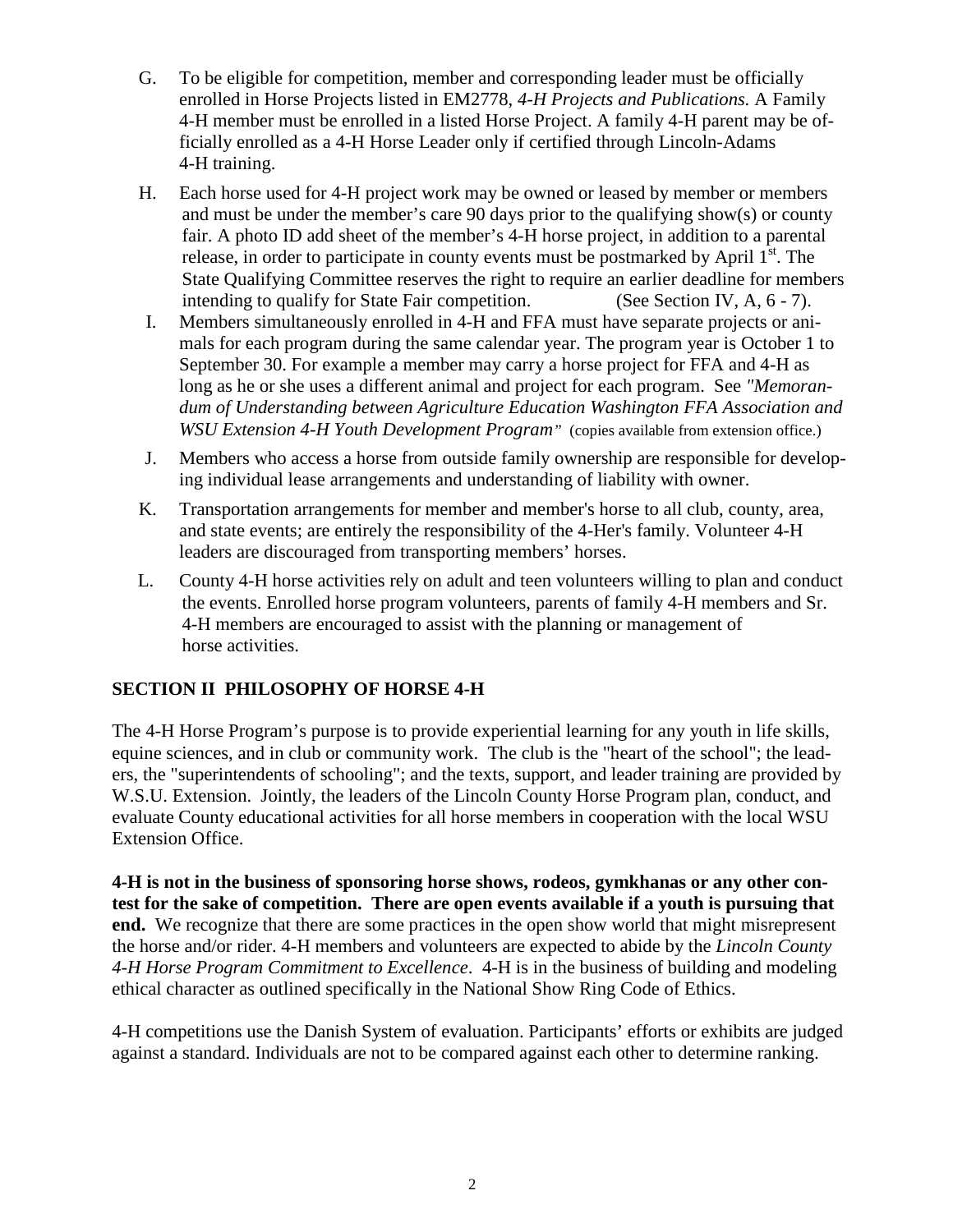# **SECTION III AVAILABLE 4-H PROJECTS**

Consult the current EM 2778 *Guide to Projects and Publications*. It lists all materials and resources available for the 4-H Horse Project. Leaders must order all 4-H members' material from WSU directly (see order form in EM2778). Certified Leaders may order accompanying Leader manuals to projects from the local Extension Office.

### **SECTION IV RULES FOR COMPETITION AND PARTICIPATION**

### **A. County Horse Events**

The County 4-H Horse Program may not endorse breeds, name brands, professional services, styles of equine products, tack nor apparel. No youth shall be discriminated against because of lack or possession of said adornment. Safety is our foremost concern and obligation.

1. Minimum requirement for riders/drivers in any event:

Clean and well groomed Long pants Long-sleeved shirt Belt \* Western Boots (No Fat Baby Style Boots allowed in Western) or English boots (or halfchaps with short boots safe for English stirrups). Boots must be able to move freely in stirrup and slide out easily according to WA State policy. ASTM/SEI approved helmet (Western hat or helmet required in Showmanship) Necktie, kerchief, bolo tie or pin in Western Classes\* Harness drivers refer to EB1974 *4-H Horse Contest Guide*. \*Required in Lincoln County 4-H competitive events only.

2. Minimum requirement for horse in any class:

Clean and well groomed

Be able to demonstrate safety and control (Dangerous horses will be disqualified/removed from participation and may be excused from the show grounds by the 4-H event chairperson(s).) Must be healthy. (Lame or sick horses will be disqualified/removed from participation and may be excused from the show grounds by the 4-H event chairperson(s).) See EB1974 *4-H Horse Contest Guide.*

3. Minimum tack requirement:

Clean, safe and humane Saddle (except bareback & halter classes) Adequate padding English bridle with any English type bit (except double twisted wire) OR Western bridle (including snaffle or bosal allowed for horses 5 yrs old and younger) with curb strap or curb chain half inch wide and flat. Hackamore allowed in Western Games. Halter and lead rope or shank (not to be used for riding) Harness tack & equipment: Refer to EM4881 *Harness Driving Manual and Rules for WA State* or EB1974 *4-H Horse Contest Guide*

**Note:** For specific competition requirements and additional suggested tack, refer to EB 1974 *4-H Horse Contest Guide.* Hackamore may be allowed in individual cases for camp or clinics if approved as safe by event management.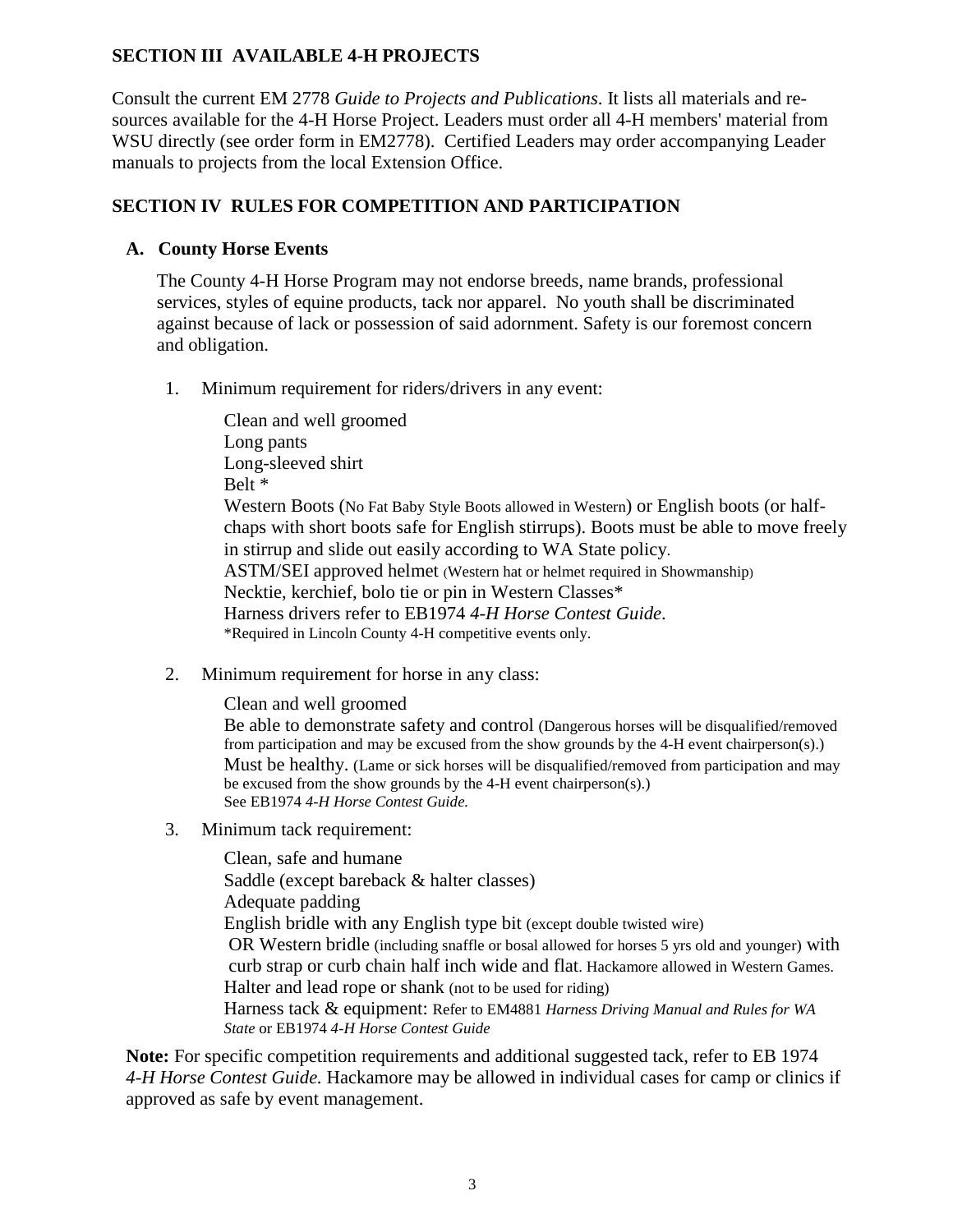4. Spring Horse Clinic Requirements:

| Attire      | Jeans, plain long sleeved shirt, Western or English boots,<br>and ASTM/SEI approved helmet. English riders may wear<br>jodhpurs or breeches. They may use half-chaps with short<br>boots safe for English stirrups.<br>NO chaps, show vests, nor show jackets. |
|-------------|----------------------------------------------------------------------------------------------------------------------------------------------------------------------------------------------------------------------------------------------------------------|
| Showmanship | Nylon or plain everyday leather halter and NO silver<br>nor fancy stitching.                                                                                                                                                                                   |
| Tack        | <b>NO silver</b> on bridle or saddle unless the member's only<br>every day tack has silver on it.                                                                                                                                                              |

- 5. No colts/stallions may be exhibited.
- 6. A 4-H horse must be owned or leased and in a member's care 90 days prior to competition. See Section I, rule H.
	- a. Horses with trainers while under member's care must be home 30 days prior to qualifying show(s), Fall Fair and the State 4-H Fair.
	- b. A member may board their horse on someone else's property. Grooming and exercise, other than turn-out, must be the responsibility of the member for 30 days prior to qualifying show(s), Fall Fair, and The State 4-H Fair.
- 7. **Member must be enrolled in specific project by April 1 in order to compete.** Members can compete only in project areas in which they are enrolled. A photo ID add sheet of the member's 4-H horse project(s), in addition to a parental release, in order to participate in county events must be postmarked by April 1<sup>st</sup>. The State Fair Qualifying committee may require an earlier enrollment and horse ID form submission deadline for members hoping to qualify for State Fair. Date will be published annually at least 1 month in advance of deadline.
- 8. **All members are required to wear ASTM/SEI approved helmets** when riding or driving in any 4-H sponsored activity. In addition, all equestrians (including adults) are strongly encouraged to wear approved helmets at all times when riding or working around horses.
- 9. Classes other than state qualifying events may be based on skill level rather than age divisions.
- 10. Green horses (not trained up to performance standards) will be allowed to be ridden in Western Classes with two hands if using a ring or D-snaffle at the County level only. This is provided the leader approves and the horse is considered safe and member can demonstrate control. Western horses over 5 years old ridden in this manner can **not** qualify for State competition.
- 11. Members must "qualify" to jump in 4-H classes at the Lincoln County 4-H Fair. Qualifying classes will be held at the Summer Sizzler Horse Show. Additional opportunities to qualify may be scheduled by a Lincoln County 4-H Horse Program Committee in June, July or August.
	- a. Chair of jumping classes or event will determine qualifiers with assistance from judge or clinician and provide list of qualifiers to the Fair 4-H Horse Department Superintendent.
	- b. Minimum qualifying standards for Fall Fair will be the ability of member and horse to safely complete a course of at least 6 fences at 18" of height. Members must "qualify" to jump 2' or 2' 6" respectively to compete at those heights if those divisions are offered.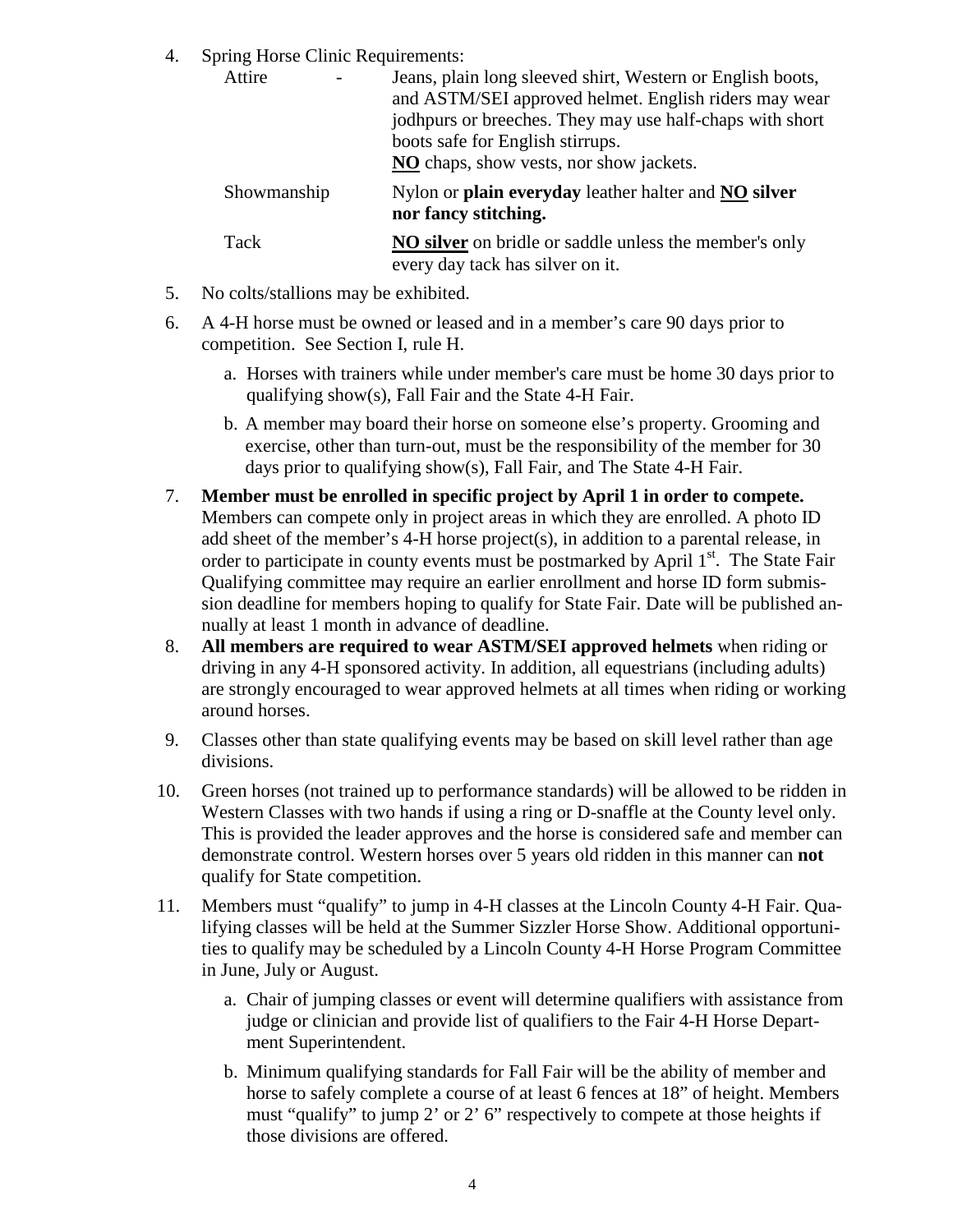- 12. Members and their families are responsible for reading and abiding by the rules for events including shows and fairs in which they participate. Fairs and other counties may have rules that are more restrictive than Lincoln County Horse Policy.
- 13. 4-H Volunteers, members, and their families are strongly encouraged to represent Lincoln County 4-H throughout the Lincoln County Fair including open classes and at any time they are in the "public eye." This includes modeling polite ethical behavior as well as safe horsemanship practices. (i.e. helmets.)
- 14. 4-H liability and accident insurance and not-for-profit status only protect members and volunteers when State 4-H ethics and policies are followed.
- 15. A member's right to compete or participate may be revoked for breach of the Lincoln County 4-H Policy.
- 16. Chairpersons of county events have the right and responsibility to monitor and enforce the rules of the event.

#### **B. State 4-H Competition**

#### **See current State Fair premium book for most current rules or additional information.**

- 1. State Performance, Western Games, Harness Driving, Horse Bowl, Horse Judging, Hippology, and Public Presentations (Demonstrations) are limited to Intermediate and Senior members. Groom Squad competition is limited to Seniors only. The National Equine Presentation Contest is limited to one senior entry (individual or team) per county.
- 2. County quotas are established yearly by the State 4-H Office based on enrollment and previous year's attendance.
- 3. Those qualifying for State in Performance and Western Games, Harness Driving, Horse Bowl, Judging, Hippology and Groom Squad, will be chosen as outlined in SECTION V, and will be notified.
- 4. Contestants can not participate in both Performance and Western Games.
- 5. Contestants may participate in only two State Fair activities in addition to Demonstration, Information, Talent or Interview activities.
- 6. Stallions are prohibited.
- 7. No mares with foals at side are allowed. Mare may go but foal must stay home.
- 8. The horse used at State must be the same horse on which the exhibitor qualified in both Showmanship and Western Games or Showmanship and Performance or Showmanship and Harness Driving at the County level.
- 9. State Fair qualifiers shall be required to show at the Lincoln County Fair as a prerequisite to showing at the State Fair. In the event of illness/injury to horse or rider, a State Fair Qualifier may petition the Lincoln County 4-H Horse Leaders for an excuse from participation at the Lincoln County Fair. The Horse Leaders reserve the right to request a statement from a Veterinarian or Doctor.
- 10. A 4-H member must prep his/her own animal for use in all classes in accordance with rule book EB1974 *4-H Horse Contest Guide* (clipping, cleaning, tack, etc.), unless excused by the superintendent and where safety or health is a consideration.
- 11. Transportation and accommodation arrangements for the member's horse and member are entirely the responsibility of the 4-Her's family.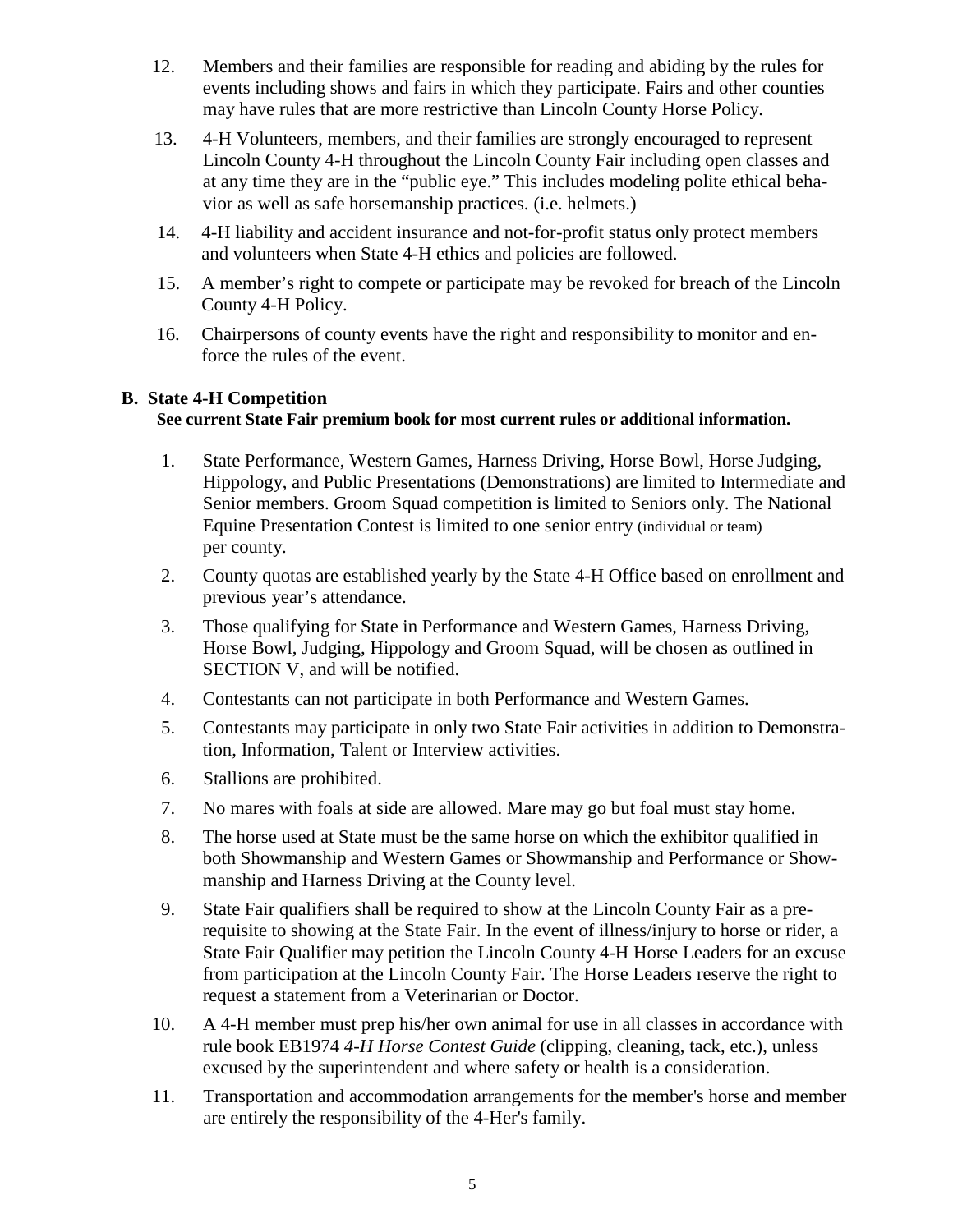- 12. Once a qualifier accepts a slot for State Fair, s/he and a parent or guardian of the qualifier must make every effort to attend State Fair. Un-excused cancellation (as determined by the Executive Board and/or rules committee) will result in ineligibility to qualify for the next year's State Fair Competition
	- a. The chairperson(s) of the County Qualifying Event(s) will notify all 4-H horse members who qualify to attend State Fair. The chairperson will also make a list of alternates (if any) available to all qualifiers. The chairperson will also provide the list of qualifiers and alternates to the Lincoln County State Fair Coordinator.
	- b. If an emergency arises (i.e. injury or illness to horse or member,) it is the responsibility of the member or parent to contact the official Lincoln County State Fair Coordinator or the State Fair Horse Qualifier Chairperson who will notify the alternate (if any) and the State Fair Office. Failure to inform county coordinator of inability to fill slot may result in ineligibility to qualify for the next year's State Fair competition.

# **SECTION V STATE 4-H QUALIFYING EVENTS**

- **A**. **State Fair Qualifying events** for Performance, Western Games, and Harness Driving will be scheduled during the Summer Sizzler Show in June or July. Horse Leaders reserve the right to drop/schedule/accept additional qualifying events/classes depending on number and needs of participants.
	- 1. Qualifying show(s) shall include Showmanship, Performance Classes, Western Games and Harness Driving. **All** Lincoln County members meeting enrollment and ownership requirements may participate but only Intermediate and Senior members are eligible to qualify to compete at the State 4-H Fair.
	- 2. Contesting members must be enrolled in the appropriate horse project for the year. First year 4-H horse project members are not eligible to qualify for the State 4-H Fair.
	- 3. **Qualifiers must own/lease and care for their horse 90 days prior to this event.**  (See IV,A,6)
	- 4. Contestants will compete by grade: Intermediate 6-8th; Senior 9th-19 years. Use grade you are in on  $\frac{January \, 1^{st}}{s}$  of the current 4-H year (October 1 to September 30.)
	- 5. A member must use the **same horse** to qualify in Showmanship and Performance **OR** Showmanship and Western Games **OR** Showmanship and Harness Driving. Individuals with the best point total in Showmanship and their **best three Performance OR** Showmanship and their **best three Western Games** classes, or Showmanship and their best three Harness Driving classes will be selected for State Competition.
		- a. **Performance Classes** will include: Bareback Equitation, Stockseat Equitation, English Equitation, Western Horsemanship Class, Trail, and Equitation Over Fences.
			- 1. Qualifying class for Equitation Over Fences Class, if held, will include jumps at 2' 6" for Intermediates and 3' for Seniors.
			- 2. Performance qualifiers must earn a blue ribbon in Equitation Over Fences Class at appropriate height to count for qualifying points and to enter State Fair Equitation Over Fences Class.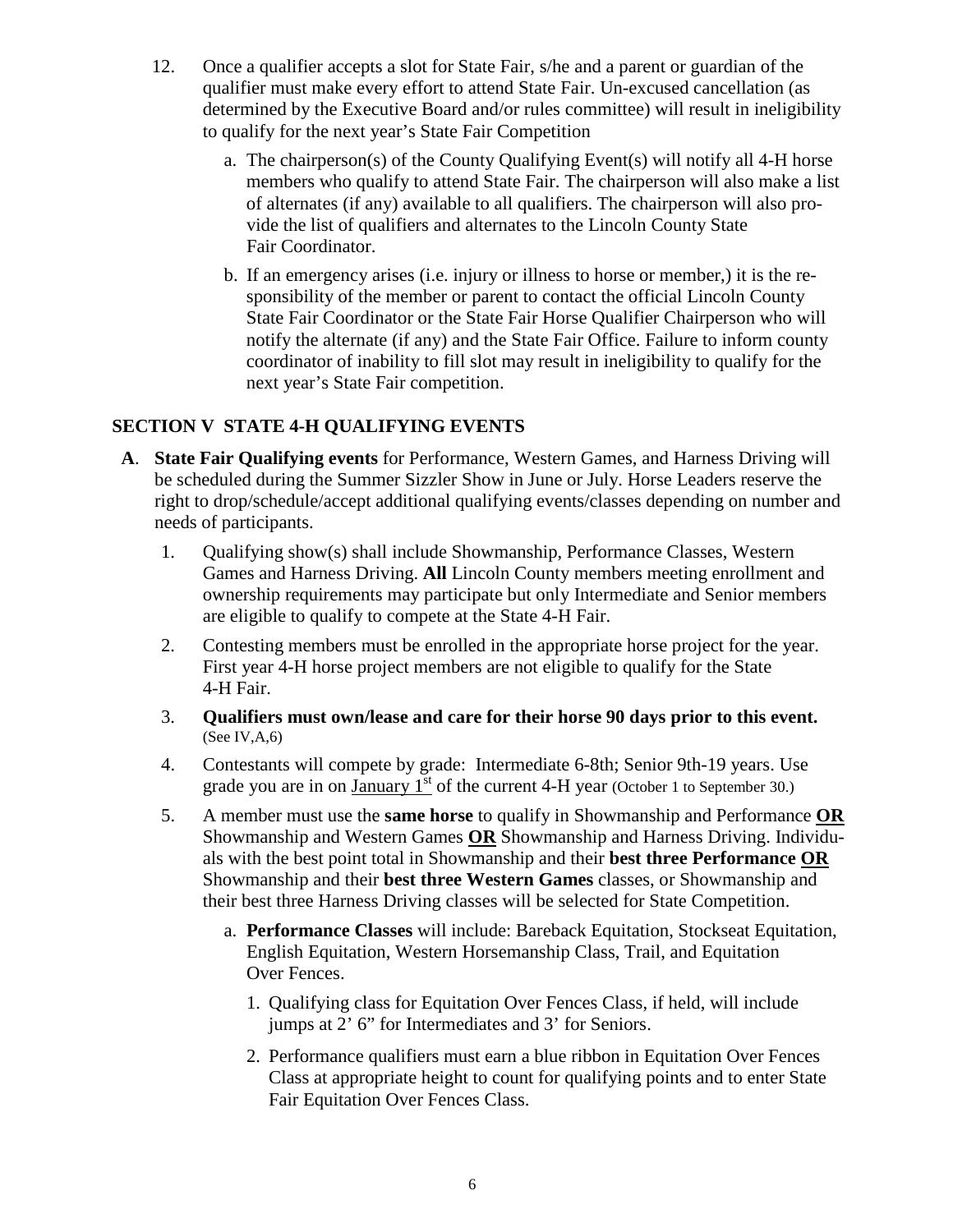- b. **Western Games Classes** will include: Keyhole, Pole Bending, Figure 8 Stakes Race, Texas Barrel Race, Two Barrel Flag Race, and International Flags.
- c. **Harness Driving**: Reinsmanship, Precision Driving, and Open Pleasure Driving.
- 6. Each contestant will receive points according to their placement in each class. Contestants must receive **at least one blue** and red or blue ribbons in the three performance or games classes and Showmanship used to qualify for State Fair. The scores will be calculated by the State Horse Qualifying Committee. See Section V-A-10.

| <b>Point System</b><br>The number of participants in Showmanship will determine the points possible for Showmanship, Performance,<br><b>AND</b> Games classes in each section/age group. |                                   |  |      |  |
|------------------------------------------------------------------------------------------------------------------------------------------------------------------------------------------|-----------------------------------|--|------|--|
| <b>Examples</b>                                                                                                                                                                          |                                   |  |      |  |
| <b>Sr. Classes/Games</b>                                                                                                                                                                 | <b>Intermediate Classes/Games</b> |  |      |  |
| 14 youth in Showmanship                                                                                                                                                                  | <b>7 youth</b> in Showmanship     |  |      |  |
| $1st$ blue will = 3.14                                                                                                                                                                   | $1st$ blue will $=$               |  | 3.07 |  |
| $2nd$ blue will = 3.13                                                                                                                                                                   | $2nd$ blue will $=$               |  | 3.06 |  |
| etc.                                                                                                                                                                                     |                                   |  | etc. |  |
| $1st$ red will = 2.14                                                                                                                                                                    | $1st$ red will $=$ 2.07           |  |      |  |
| $2nd$ red will = 2.13                                                                                                                                                                    | $2nd$ red will $=$                |  | 2.06 |  |
| etc.                                                                                                                                                                                     |                                   |  | etc. |  |
| Blue placings will receive 3.xx points, red placings will receive 2.xx points. The decimal system, determined by the total youth                                                         |                                   |  |      |  |
| in the Showmanship class, will help limit ties. White placings will <b>NOT</b> be counted in scores.                                                                                     |                                   |  |      |  |

- 7. All horse members trying to qualify for any State Horse Performance, Harness Driving, or Games competition must submit their current record book and permanent record to the Qualifying Show Committee by 9:00 a.m., Saturday or Sunday of the Summer Sizzler Show, depending on which day the member is trying to qualify for State.
	- a. The Qualifying Show Committee is responsible for selecting one or more record book judges as needed.
	- b. The Calendar and Project Journal must be complete through the month previous to the qualifying event.
	- c. **Completed** Project Highlights, Financial Summary, and 4-H Story are not required and will not be considered in scoring - however a beginning of the year inventory should be included in the financial summary or add sheet. The 4-H #42-A "*4-H Record Book Evaluation - Level 2 Form*" will be used as a basis for scoring all entries.
	- d. A minimum score of 80% of the best possible score is required to qualify for State Horse Performance, Harness Driving or Games Events.
	- e. Record book scores will be used to break a tie among best-scored individuals. If there is still a tie after record book scoring – then the best Showmanship score will determine ranking. If there is **still** a tie, then see 9.a. below.
	- f. Record books will be returned at the earliest possible date, or no later than two weeks following the Summer Sizzler Show.
	- g. If no one is qualifying for State Fair at Summer Sizzler, the show committee reserves the right to cancel or modify class list because of weather related or participation issues.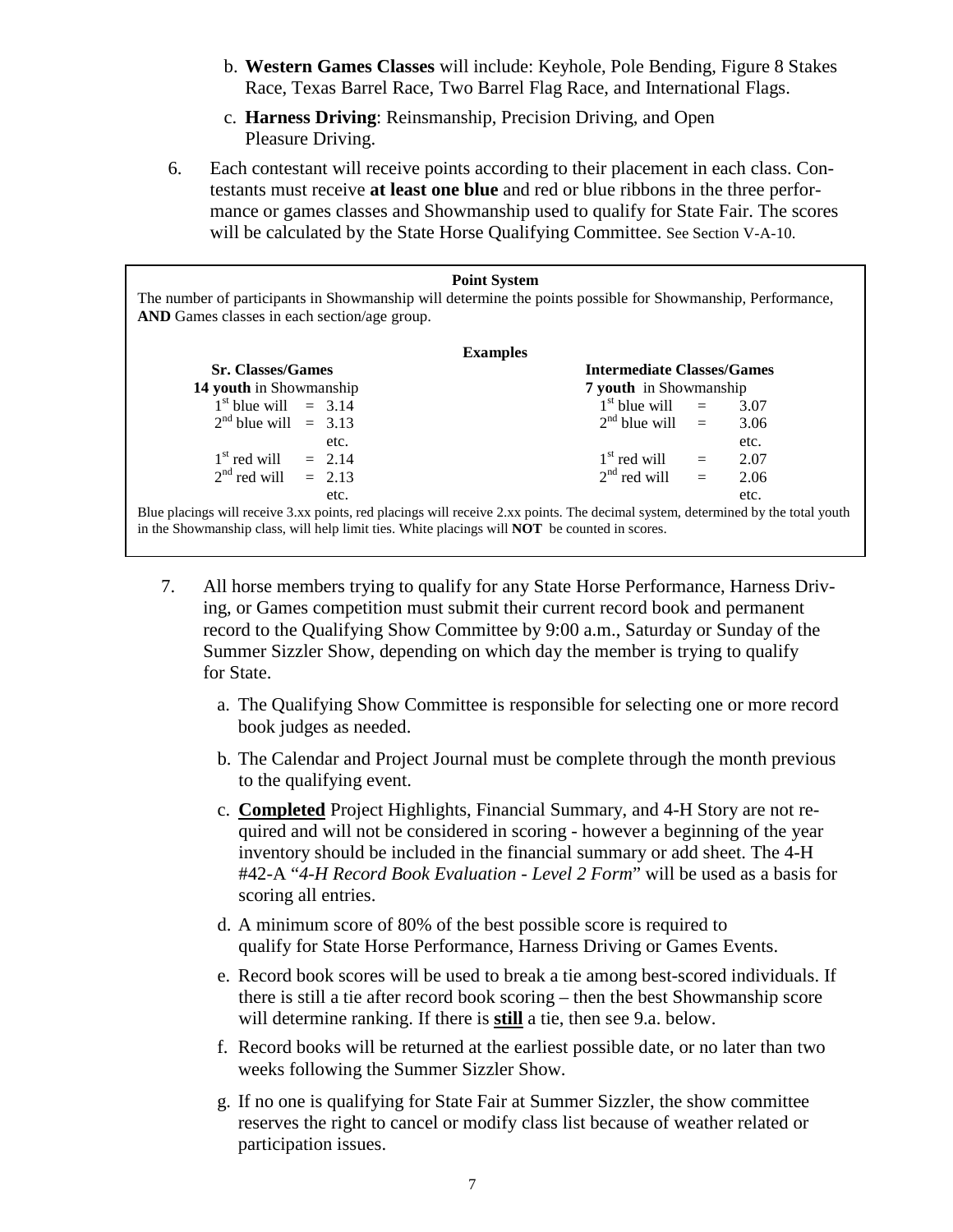- 8. The number of individuals selected to represent the County at the State Fair can not exceed the quota established by the State Fair.
	- a. If there are suitable candidates, alternates will be selected. Alternates will be notified in the event that a qualifier is unable to attend.
	- b. The Horse Qualifying Show Chairperson may restrict qualifiers to fewer than the State quota if the Summer Sizzler Show participation is low and/or inexperienced. To restrict qualification, the Chairperson and Judge must concur that safety would be a challenge for top ribbon placers to move on to the State level competition.
- 9. In a given year, if more than one opportunity is approved as a Performance, Harness Driving, or Games Qualifying Event, then the best score from either event will be used for those who participate at both shows.
	- a. If there is still a tie after record book scores and Showmanship scores are considered, then answers to a set of general horsemanship questions or a "situation" will be used to determine placing.
		- 1. All possible tied contestants will be notified prior to the Lincoln County 4-H Horse Program meeting following the Summer Sizzler Show. Potential Qualifiers should be prepared for very short notice and be prepared to attend the Horse Program meeting.
		- 2. The written questions or "situation", determined in advance by the Horse Performance/Games Qualifying committee, will be given to each tied contestant. Contestants will then be allowed 20 minutes to prepare the answers to the questions.
		- 3. Each contestant will then be given 7 minutes to present his or her answers to the attendees of the Horse Program meeting, two of whom will be official judges. Scoring will be based 60% on content and accuracy of answers and 40% on presentation.
- 10. Eligible Performance, Harness Driving, or Western Games contestants will be notified of their State Fair qualification status no later than 2 weeks after their qualifying show(s).
	- a. The Performance/Games/Harness Driving Qualifying Committee will determine final Qualifiers and Alternates based on the scores from the show(s) and if necessary the record book scores and presentation of answers to horsemanship questions or "situation."
	- b. There will be no official announcement of Qualifiers and Alternates prior to notice provided to contestants no later than 2 weeks following the Summer Sizzler Qualifying Show.
- **B. Groom Squad, Horse Bowl, Horse Judging, Hippology**, will be scheduled County Contests if interest and volunteer coordinators are available.
	- 1. **Groom Squad Contest** Any interested Junior, Intermediate, or Senior horse member may participate in the groom squad contest. Teams of 3 will be grouped to compete at a County Contest. One team of 3 Seniors will be selected to represent Lincoln County at the State Fair.

**Purpose** - The purpose of this contest is to provide Horse members an opportunity to demonstrate their ability to work together to groom and prepare a horse for show.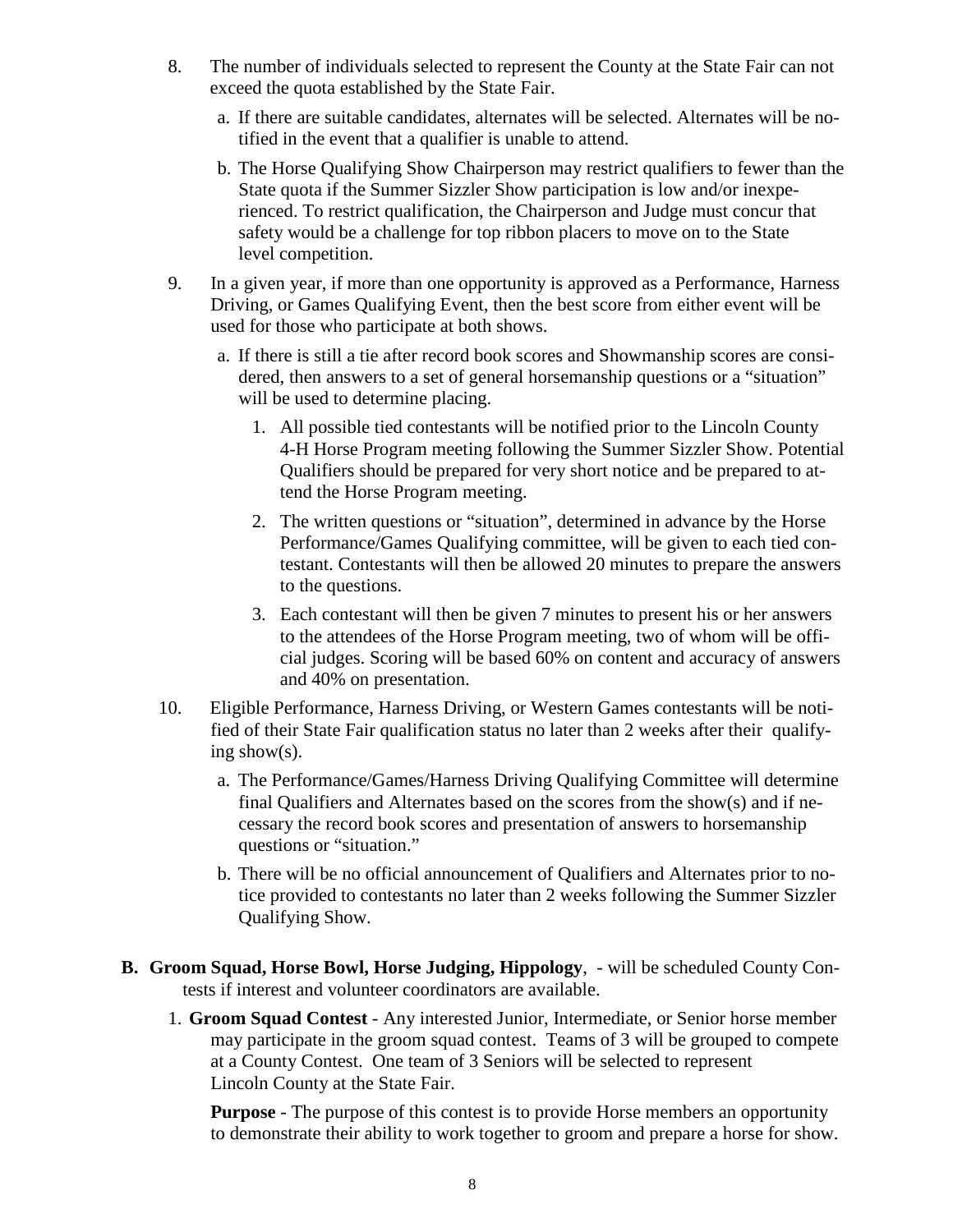2. **Horse Bowl Contest** - Any interested Primary, Junior, Intermediate, or Senior horse member may participate in Horse Bowl workshop sessions throughout the year. Teams will be chosen, best 4 individual scores for Senior team and/or 4 individual scores for Intermediate to represent Lincoln County at State Competition. County participation open to Primary, Jr., Int., and Sr. members. Rehearsals to be announced related to interest.

**Purpose** - The purpose of this contest is to provide an opportunity for members to demonstrate their knowledge of Equine related subject matter on a competitive bowl team where friendliness and fairness prevail- an educational experience for spectators as well.

**Rules & Guidelines** - S.F. #62 - *WA State Fair 4-H Rules*

- 3. **Horse Judging Contest** Any member interested in judging at the state level should contact the Lincoln County 4-H Horse Leaders by April 1. If Individuals have the opportunity to judge at three contests, then their two top scores will be considered. Members who judge in another county's contest are responsible for providing official scores and placing to the Lincoln County State Fair Coordinator. The scores at each contest will be averaged, in case one contest has more classes than another. Senior individuals and Intermediate individuals will compete for best Senior team, best Intermediate team for State: County Contest open to Junior, Intermediate, and Senior members. (Refer to *State Fair Premium Book* for quota.)
	- a. Written and oral reasons may be required.
	- b. Additional classes in applied interest areas may be incorporated as well. (hay, grain, knots, etc.)
	- **Purpose** The purpose of this contest is to provide an opportunity for members to demonstrate their "eye for" and knowledge of good horse conformation, performance, and equitation while developing the life skill of decision making.

**Rules & Guidelines** - EM4647 - *Learning Through 4-H Judging.*

4. **Hippology Contest** - will be provided if there is sufficient interest and volunteers. County participation is open to Junior, Intermediate, and Senior members. State Hippology Competition is open to one Intermediate and one Senior team (3 or 4 members) from each county. Date of competition, rules and contest descriptions are available from the State 4-H Office in Puyallup.

**Purpose** - The primary objectives are to provide, in a friendly but competitive setting, an opportunity for youth enrolled in 4-H to demonstrate the breadth of their knowledge and understanding of equine science and management, and in particular, the practical application of this knowledge and skill.

The competition includes a written examination phase, identification or station phase (skill-a-thon), judging phase, and team problem/situation solving phase.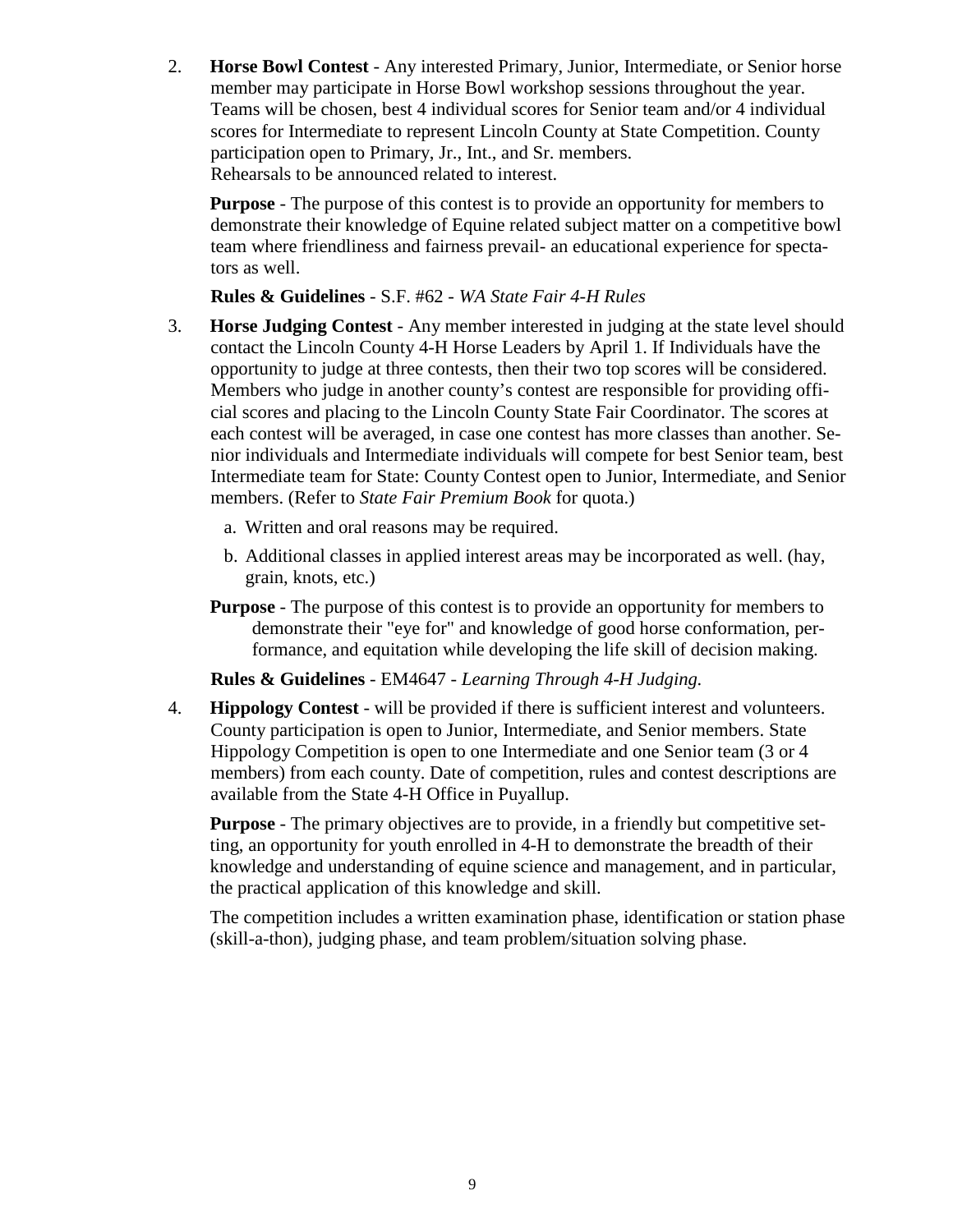# **SECTION VI HORSE AWARD PROGRAMS**

- **A**. **Completion** Each year a 4-H member may earn a pin or other reward recognizing his/her year of project work. Year pins or other completion awards **may** be sponsored and presented annually by individual clubs. The Horse Leaders Committee expects every 4-H member to keep records on his/her year's project. Each club and its leaders may determine what degree records must be kept and what in addition is expected of members to earn recognition for completion of a project.
- **B.** Additional Recognition may be sponsored by the Lincoln County 4-H Horse Leaders.
	- 1. Possibilities for awards include but are not limited to project accomplishment, leadership, outstanding horsemanship, or 4-H Spirit Awards.
	- 2. Recognition on a countywide basis will be determined by interest and availability of volunteers to serve on a Recognition Committee.
		- a. The Recognition Committee will determine criteria, process, and type or method of award.
		- b. Budget for awards must be approved at a regular Lincoln County 4-H Horse Program meeting.
- **C. State-National Awards** Outstanding County 4-H'ers have opportunities to try for statenational awards, trips, and scholarships.
	- 1. Senior members interested in state and national trips and recognition should contact their leader and the Extension Office for current information before January 15 of the 4-H year.
	- 2. Group leaders should encourage exceptional Senior 4-H members to apply for state and national opportunities.
- **D**. **Educational Grant -** The Lincoln County 4-H Horse Leaders have established an educational grant to recognize one or more graduating seniors who have been active participants in the Lincoln County 4-H Horse Program.

For criteria, process, application and method of grant selection, please contact a member of the Lincoln County Horse Program Grant Committee or the WSU Extension Office.